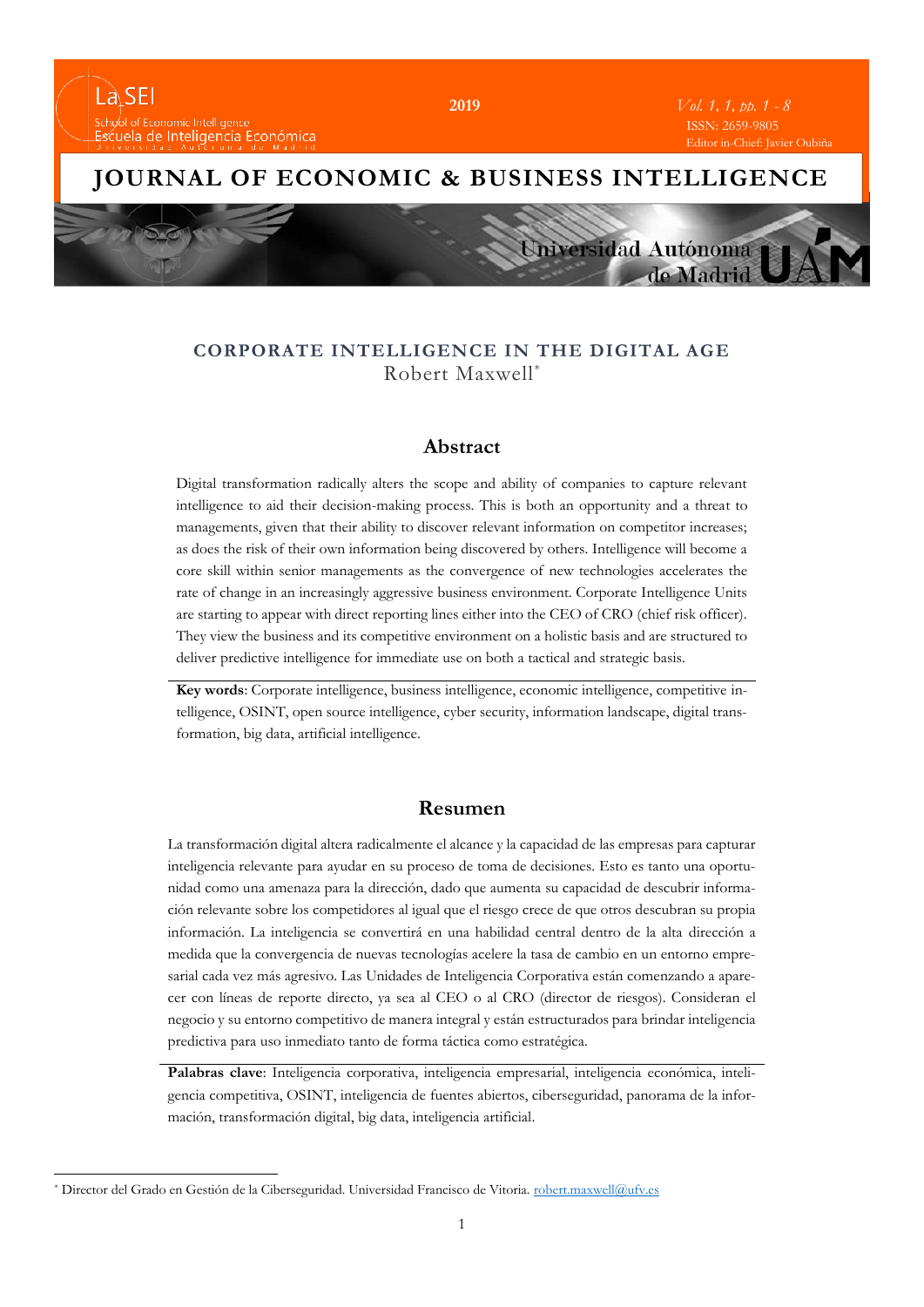### **1. Introduction**

The transition from the information age into the digital age is transforming the way that enterprises exist, creating a need for change that transcends the skillsets of many senior managements and puts a premium on the value of companies that succeed in the brave new digital world. The rapid acceleration of technological advances puts considerable pressure on managements to adapt and deliver, and to start their journey of digital transformation. Stock markets adore digital winners and the valuation placed on such companies only adds to the pressure on management to succeed. In this environment of immense pressure and immense reward, the role of corporate intelligence is also going through its own transformation and is set to become a core discipline within senior management.

Humans are generating vast quantities of data daily and this trend is accelerating. A recent study by IDC<sup>i</sup> stated that the amount of data generated worldwide ("the global datasphere") will expand from 33 ZB (zettabytes) in 2018, to 175 ZB by 2025; that same number was at 1.4 ZB in 2011. Whilst much of this data is private and stored behind firewalls and away from prying eyes, there is a significant percentage that can be accessed legally. This radically changes the scale and categories of information and thus intelligence that an enterprise can discover and use. It also makes the role of the Corporate Intelligence Unit core to the management's ability to envision of their own business and its competitive environment on a holistic basis.

Essentially any company with the necessary skillsets is now able to harvest significant amounts of relevant information on its competitors, which the latter may not even be aware that they are leaking. This ability can be used to considerable commercial advantage to both enhance profitability and gain market share. Given the sheer scale of discoverable data it is no longer a question as to whether larger corporations should or should not create internal corporate intelligence capabilities; instead it is simply a question of "eat or be eaten".

Before looking at how to create such a capability, it is important to define various issues. What is meant by the term 'corporate intelligence' and how has this evolved; what is meant by information and how is it different from intelligence; how is the information landscape structured and what are the implications as to the techniques and methods of information discovery? With these definitions in place, one can then start defining the required structure of the Corporate Intelligence Unit.

# **2. Defining Corporate Intelligence**

What is meant by "intelligence" in the corporate sense of the word, today? Until recently the term was loosely used in the militaristic sense, describing the collection of information for commercial rather than military reasons. However, in the digital age, this industrial age definition is no longer apt. Information is the raw material of intelligence, and the so-called information age saw the emergence of various sub-sets of intelligence for use by corporations.

The first of these to emerge was **Economic Intelligence**, which evolved from being "the appraisal of the capability of a nation to support a war" carried out by designated government agencies, into being the collection and analysis of publicly available macro-economic data by public and private enterprises to enable the accurate forecasting of economic health. During the cold war the information gathered on "enemy" states, and its subsequent analysis, tended to be the work of government intelligence agencies, whilst international institutions such as the World Bank and the OECD co-ordinated the data collected ministries and central banks at the national level. Overtime the generation of Economic Intelligence and its analysis became more widespread, with private companies such as the Economist Intelligence Unit and Reuters offering global coverage of relatively detailed economic forecasting offers. Whilst economic forecasting has improved and whilst the ability of politicians and others to meddle with national data has declined, even today economic intelligence is still generated on the back of historic static data.

As management science developed in the post-war years, initially in the United States and then globally, **Business Intelligence** emerged as a critical discipline for corporates. Processing technology progressed from adding machines, through punch cards and onto mainframes, and larger corporates found themselves able to collect, sort and analyse increasingly larger amounts of their own internal data. This initially found impact through the delivery of increasingly accurate and detailed monthly management accounts and weekly sales reports, but as the information age got into its stride in the 1980's and as computing power expanded and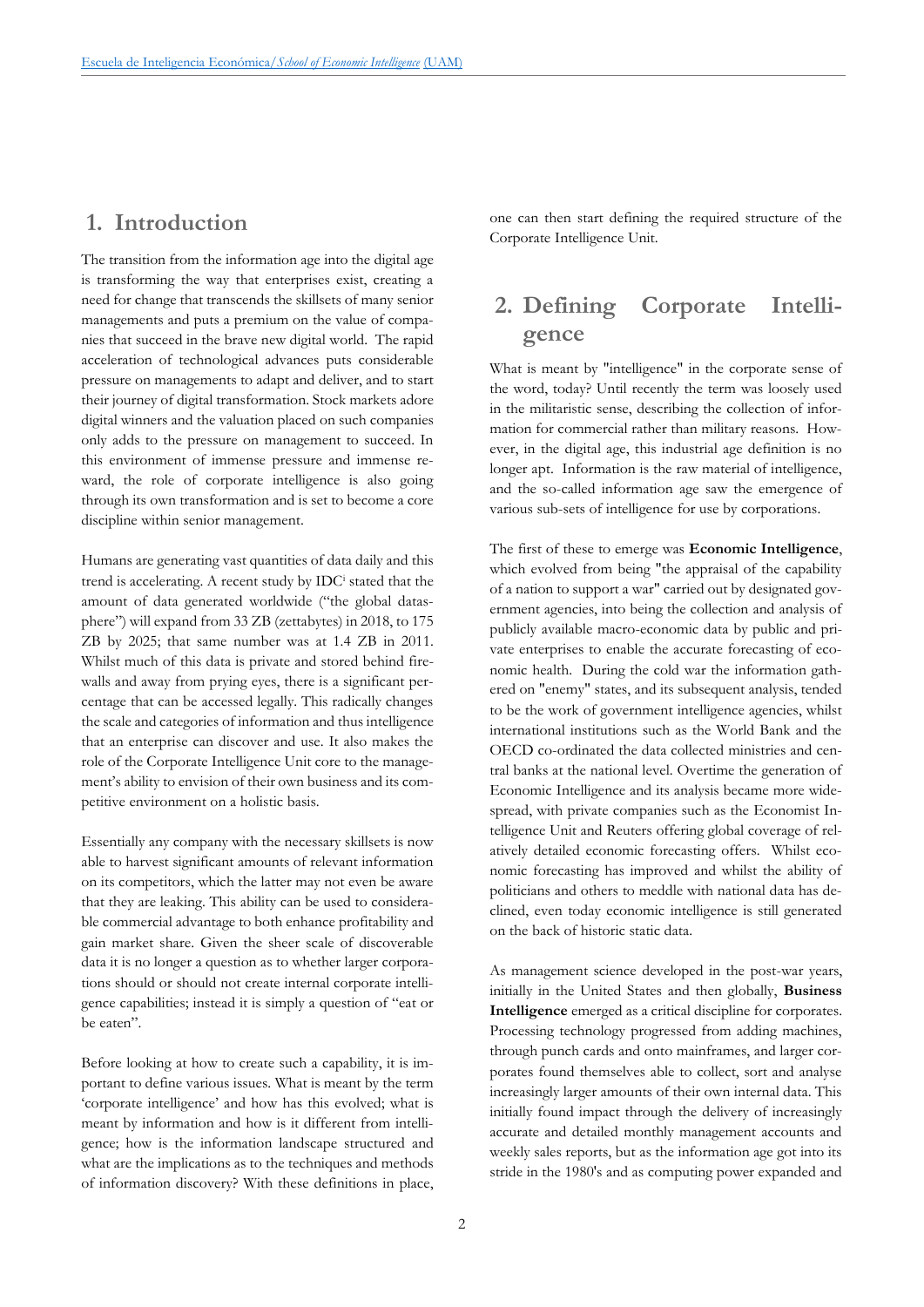its cost declined, both the amount of data and its periodicity accelerated. Companies like SAP (founded in 1972) Oracle (founded 1977) and Sage (founded 1981) emerged to feed the demand for increasingly complex software solutions to enable companies to maximise the use of internally generated information so as to enable managers to gain a more effective understanding of what was driving profitability across the business lines and make effective tactical decisions.

In parallel to the rise of Business Intelligence came that of **Competitive Intelligence**. Some would claim that competitive intelligence and economic intelligence are the same but derived from two difference sources: economic intelligence from governmental sources and competitive intelligence from corporate sources but this confuses the focus of both the output and its origin. Competitive Intelligence focuses on the corporation's need to understand as effectively and quickly as possible its own industry or economic sector, the players in that sector and the abilities and plans of those competitors. Typically, the information collected is sourced externally and focuses on the company's clients and competitors, its markets and the products and services within sphere of influence. Most of the information gathered is openly available, but invariably there are corporates that resort to covert (i.e. illegal) means to source data. That is to say that for the greater part, the company gathers data and information from sources external to the company in a legal manner.

These are the three core categories of intelligence used in the corporate world. However other nomenclatures are used that can cause confusion: **Strategic Intelligence** is one of the most common. All intelligence, be it military or corporate, tends to be used for different temporal objectives: either tactical or strategic. Tactical intelligence (sometimes called 'operational intelligence') is the use of extracted analysis for short term operational impact or gain, whereas strategic intelligence will tend to use the similar raw inputs of internal and external information for the formulation of corporate plans, be those medium or long term in outlook. Hence the terms Operational and Strategic intelligence refer to the focus of the output rather that to a distinct category of intelligence generation.

There is an emerging fourth category: **Cyber Intelligence**. This is not about the use of digital technologies to discover data, but specifically defence and offence activities related to cyber-security. Managements need to understand that "cyber" needs to become a core discipline within all companies, and that it needs to be led from the very top of the company and not relegated to management within the silo of IT. The reality of "eat or be eaten" is best understood within this realm. Cyber intelligence is currently a tactical discipline, but it is also becoming increasingly strategic given its symbiotic relationship with digital transformation.

# **3. Information & Intelligence**

There is an important commonality across these categories which has to do with what constitutes the end-product called "intelligence". The raw ingredient of intelligence is data: this data can be in the form of words, pixels, numbers, sounds or whatever. By itself the item of data is meaningless until brought together with other items of data to form information. The initial piece of data, the molecule, will be in one of two forms: structured or unstructured. It might be in the form a series of digits in a spreadsheet, or a word embedded in document; or it will be unstructured, part of an image, a sound-file, a tweet or piece of video.

Imagine a single piece from a 4000-piece jigsaw. Unless it happens to be a corner-piece or an edge-piece it has little relevance or meaning until one correctly joins it to other neighbouring pieces and it becomes recognisable. In this semi-assembled state where multiple pieces are drawn together, they create "information" – in the case below initially the piece is meaningless, until the human face becomes apparent. As more and more "information" becomes available the expert (be they an analyst, investigator or simply an experienced party) can start making assumptions and conclusions - the face belongs to the Mona Lisa. Hence "intelligence" is a series of conclusions drawn by experts from a myriad of different pieces of information, that information having been ascertained to be verified to a greater or lesser degree.

This intelligence-pyramid shows clearly just why the explosion of data is so important to corporates both from an offensive and a defensive position. One the one hand there is the opportunity of discovering data in a legal manner and hence possibly relevant information regarding competitors. On the other hand, all companies face the risk of leaking data without knowing it.



**The Intelligence Pyramid** *Source: author*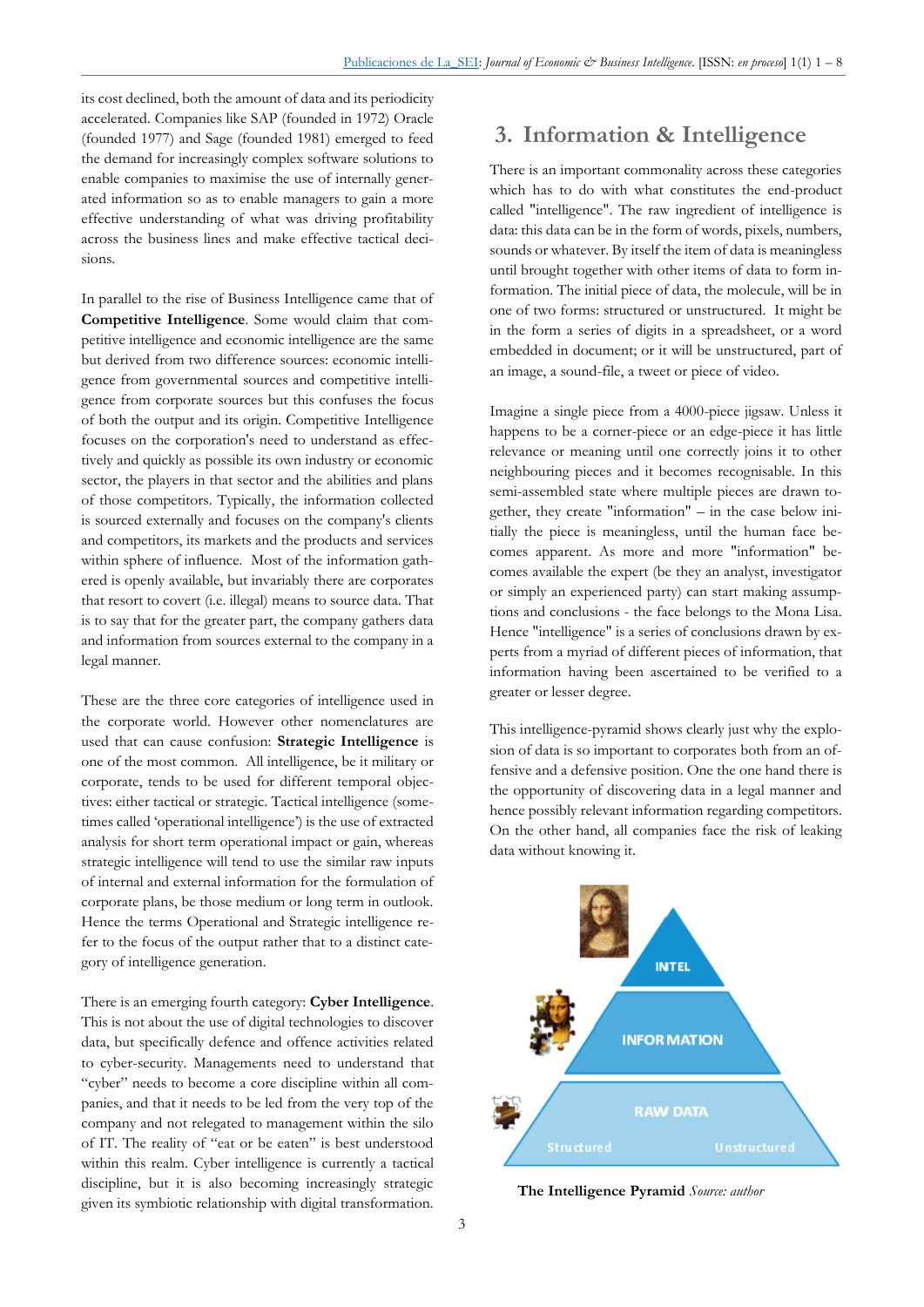### **4. The Information Landscape**

Information comes in three distinct categories and these define the means and methods used to discover and capture relevant information: it will typically be static, real-time structured or dynamic.

**Static information** will typically refer to information that has been structured, edited and "published". It will have been stored in an accessible place, such as a library or a publicly accessible database. The analyst or investigators will typically go to "find" this information; it will not come to them. The information will tend to be in a format that aids at least the verification of the source: a book, a magazine, a pdf. It will be historic; which is to say the information is not live and changing. A book will state the name of the author the publisher and the date of publication; a pdf will often leave metadata that enables a similar process of verification of its origin. It is important to note that this verifies the source, it does not verify the content.

When talking of **real-time 'structured' information,** the method of discovery is different for various reasons. It should not be confused with real-time "data", i.e. share prices, commodity trades etc. For the corporate the most common type of real-time "structured" information is news-flow. Here the analyst is standing in the middle of a real-time flow of edited content that can be filtered and sorted; but it is a flow that is coming to the individual and they must filter and sort within that flow. Hence the analyst knows what to look for, or what themes interest them, today's technology can ensure that they will receive the relevant news regarding the subject in almost any language (see next section) on a timely basis. Again, within the area of news flow, the information at hand is to a varying scale "verifiable", but the veracity of the content will depend on a series of external factors: triangulation, expertise of the source and so on.

Finally, there is **dynamic 'unstructured' information** – social media for instance. Here neither the source nor the content is necessarily verifiable. At best it might be affirmable. Fake news tends to be delivered in this form. True there are low-quality newspapers that specialise in publishing rubbish, but they tend to be well known for just that, and therefore dismissed as being irrelevant sources. Yet on Facebook, or Instagram, or Twitter it is often impossible to know the identity of a source. That said, the immediacy of platforms like Twitter still make them a vital platform on which to monitor for issues.

As the diagram below shows, each of these content types have their own methodologies by which the analyst can "discover" relevant information. The simplest way to find static information is to use a search engine such a Google and run a structured search. The constant flow of edited information requires tools such as FactSet or the LexisNexis Newsdesk. To discover potentially relevant content in social media, the analyst will need to harness tools such as Tweetdeck or Hootsuite.



**The Information Landscape.** *Source: author*

Whilst the challenge of "how" to discover is complex, it is relatively straight forward. The real challenge for the intelligence analyst lies in the sheer volume of data that is now accessible; and this is without taking account of the data flow from the Internet of Things. It is estimated that this year some 188 million emails will be sent every minute of every day; 42 million messages are sent on Facebook Messenger or WhatsApp; 18 million texts are sent; 1 million people login to Facebook… and so the list goes on. Were it not for further advances in hardware and specifically data transmission and storage, all this traffic would have ground to a halt years ago.

### **5. Open Source Intelligence**

**Open Source Intelligence**, "OSINT" for short, is "publicly available information that appears in print or electronic format, including radio, television, newspapers, magazines, Internet, commercial databases and video, graphics and drawings". Essentially it is intelligence that has been generated from data and information collected from **publicly available** sources in almost any imaginable format. In the commercial arena the terms tends to include satellite imagery, social media and human intelligence as well: but the critical issue is around the legality of discovering and extracting the information. Specifically, information and or intelligence captured by covert means (hacking, industrial espionage etc.) are not included.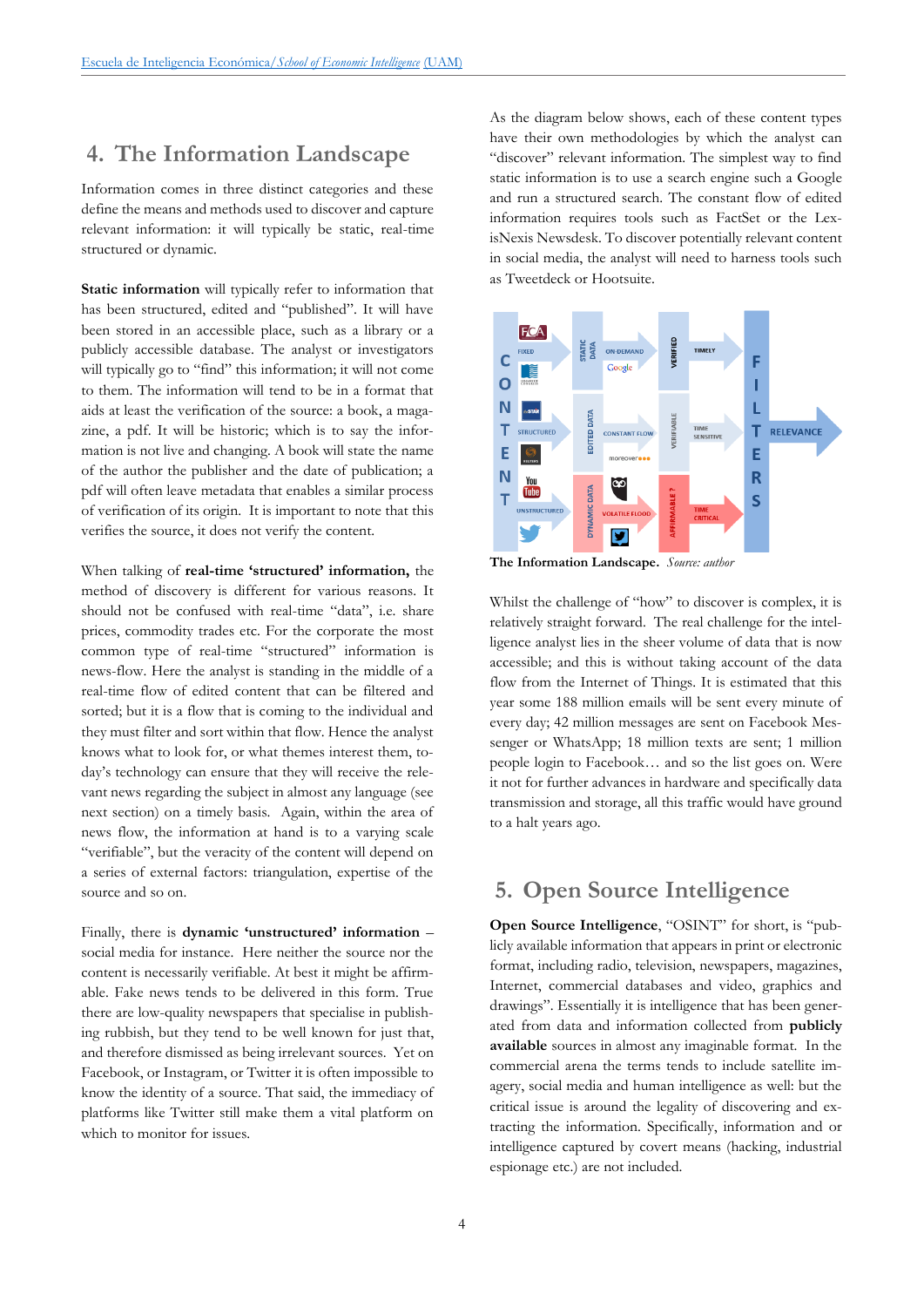Having an in-house knowledge and capability to access and analyse open source information is critical to the corporation's risk management. OSINT spreads across all walks of corporate intelligence. It is relevant to the discovery and capture of economic, business and competitive intelligence. It enables companies to monitor social media effectively and importantly it puts a discipline in the heart of the organisation when it comes to working with intelligence material using the "intelligence cycle".

A core methodology to Open Source Intelligence is the conducting of 'structured searches' in the surface web and the deep web. The exponential growth of content in the web means that the world's biggest search engine, Google, now only indexes 1 in 3000 pieces of new content even though it is said to be processing over 5.4 billion searches daily (20+ Petabytes per day). Web content that is not indexed resides in the "deep web" where there are few tools to help the searcher to navigate. There is no accurate data as to the amount of information accessible on the world wide web, but Google is calculated to index 60 billion webpages, and this is thought to represent less than 3% of total web content. Consequently, the ability to search accurately and effectively across the web in a structured manner is a critical intelligence skill.

The issue here is the possibility to discover relevant information and or intelligence put on the web, but in a fashion that the author or owner of the information believes it not to be "publicly available". An example from the oil & gas industry shows just how potent structured search can be. In April 2012 the Italian company ENI started to drill a well offshore of Mozambique. The previous year the American group Anadarko had discovered gas in the same region, and whilst talking about a "major discovery" at its Langosta well, gave little further data. ENI had stated where it was to drill, and this was but a few kilometres from Anadarko's discovery well. A structured search using Google resulted in direct access to a private presentation available in the deep web made by Anadarko's geologists in which they gave considerable detail.

This information had not been made public by the company and had not been indexed by Google or any other search engine but was openly available to those that knew what to look for and how to search. It did not show up in natural language "browsing" in any search engine but did appear when a structured search was carried out. The Anadarko information included sections of where the ENI well was to be drilled and showed that it would intersect the same (massive) gas formation. It was therefore no surprise when ENI announced a massive gas discovery at its Mamba South well: the share price of ENI rose a few percent on the news, but the share price of its junior partner, Cove Energy, tripled over the following three months.



*Source: AAPG*

Companies need to understand that if they can discover relevant information about competitors, allies or customers, that there is then a significant risk as to their own critical information being (unintentionally) leaked out on to the web. How many companies carry out regular information audits? The answer is probably none.

# **6. Three key building blocks: digitisation, big data and AI**

Three streams of technological advances have come together to radically augment both the ability to collect relevant information for intelligence purposes and the ability to manage and manipulate that information real-time. These are digitisation, big data and artificial intelligence. When brought together and focused on the generation of realtime intelligence and predictive analytics these three factors radically change the role that intelligence can play within the corporation.

**Digitisation** should not be confused with "digital transformation". It refers to the process of information be stored in a digital format, thereby making it both legible to a machine as well as instantaneously transferable from one place to another. This "digitisation" in turn leads to "digitalisation", which is that process of leveraging this digitisation to enhance business processes. The principal impact of digitisation has been one of enabling the leveraging of new technologies and thereby expanding the data threshold of the corporation. At the end of the last century companies were still largely reliant upon spreadsheets, documents and images to hold information that tended to be stored in relational databases. The emergence of Web 2.0, of social media and more recently the internet of things and cloud-technology has meant that so long as the raw data is digital it can be rendered useable. This means that the scale and complexity of information that is accessible and usable by the company has changed radically. It has been suggested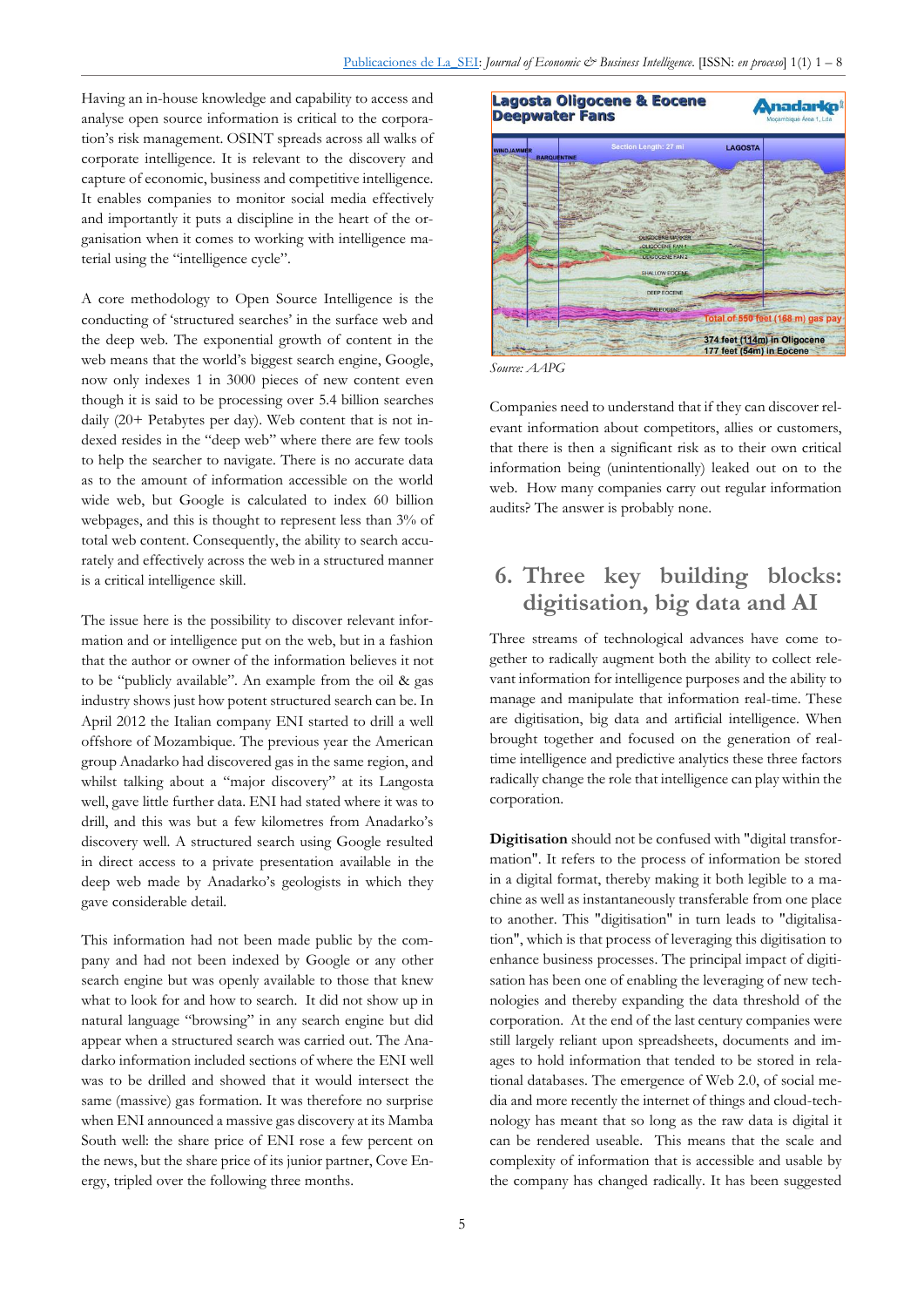that the entire written output of humanity from the beginning of time to the end of the last century is in the order of 5 Exabytes, and as Eric Schmidt of Google pointed out in 2010 mankind was by then generating 2 exabytes of information per day. By 2016 this number had grown to 44 exabytes/day, and IDC forecast that it will have risen to 463 EB per day by 2025.

In parallel there has been a tendency to convert old data into digital formats: this "back-filling" means that the datathreshold is not only being expanded forwards, but also historically, which is of considerable importance in areas such as due-diligence and content verification.

The management of such vast amounts and varieties of data would not be possible without the technologies and processes loosely called "**Big Data**". The important point here is not how or what big data achieves, but what the impact it has on corporates and their ability to gather relevant information that can be distilled into corporate intelligence. Where there is big data, there is obviously "big content". A good example of this would be the change in the accessibility of structured news content for corporate consumers. Ten years ago, larger (and richer) corporates paid to have access to top-end news suppliers such as Thomson Reuters and Bloomberg. These providers both had teams of about 2,000 professional journalists, with offices in 145 countries publishing high quality news content. Supplementing the content generated by their own teams, both companies had agreements with "affiliates" that enables the publication of external independent content through the Reuters and Bloomberg networks.

In 2009 a company called Moreover Technologies entered the market with a service that offered feeds from some 84,000 verified newsfeeds around the world capturing news in over 80 languages, with built-in auto-translate for 50 of them. As if that wasn't enough, in the same package one had access to over two million blogs and specialist RSS feeds plus a level of soft and hard filtering that neither Bloomberg nor Reuters were able to match. Essentially Moreover enabled the end user to filter and search across nearly all the "relevant" news outlets on the planet, and to receive the output in a machine-readable format.

Whilst the scale of the content offering represented a major shift in market accessibility, the product offering also opened the door to many professional and semi-professional users that could not afford the lesser but expensive news offering from the two bigger players. Essentially "big content" was being made available to the smaller buyer, with the technology issues fully resolved. Corporates were now able to access most news outlets on the planet via a single portal and were fully in charge of creating the search

algorithms and setting the hard filters. In many cases they were now capable of receiving relevant information well ahead of both Bloomberg and Reuters, meaning in financial terms that they could be "ahead of the market". Whereas Bloomberg might publish some 600 news items per day from its own journalists, the Moreover platform was processing over 2 million articles per day.

With content almost totally digitised and big data technology (including here cloud technology) becoming increasingly mainstream, two critical building blocks are in place for **Artificial Intelligence** to finally move out of the laboratory and into the corporate mainstream. There is still a considerable amount of "smoke" being sold in this area, so caveat emptor! AI projects and products focused on numeric data tend to be more successful that natural language products. Google's outstanding success with AlphaGo is rooted in the reality that games are numeric, not natural language.

Yet the impact of AI and machine-learning on corporate intelligence should not be under-estimated and AI is still widely misunderstood at the corporate level. Google developed a programme to play the Korean board game, Go. This is the world's most complex board game and significantly more challenging than chess. Having spent months, if not years, "teaching" the programme the game and then loading in thousands of game histories the programme finally won its first official game in October 2015. Just five months later AlphaGo defeated the reigning world-champion of Go 4-1 in a five-game tournament. With this achievement AI took a major leap forward. Google programmers then decided to develop another programme, which they called AlphaGo Zero. The difference here was that the programme was given just the basic rules and no game histories. Within three days of the programming being completed, AlphaGo Zero was playing at the level of the original AlphaGo. By day 21 it was beating AlphaGo master, a version that had beaten 60 of the world's foremost Go players online. By day 45 AlphaGo Zero was essentially the undisputed world champion. All of this was done by the programme playing games against itself to learn, having no prior knowledge of any game-history.

Whilst initially AI will tend to be used in areas such as content capture and potentially competitive intelligence, it is only a matter of time until it is used in strategic planning. When AI is harnessed to massive data sets and cloud computing it should be capable of discovering patterns and possibilities as set unseen by human managers.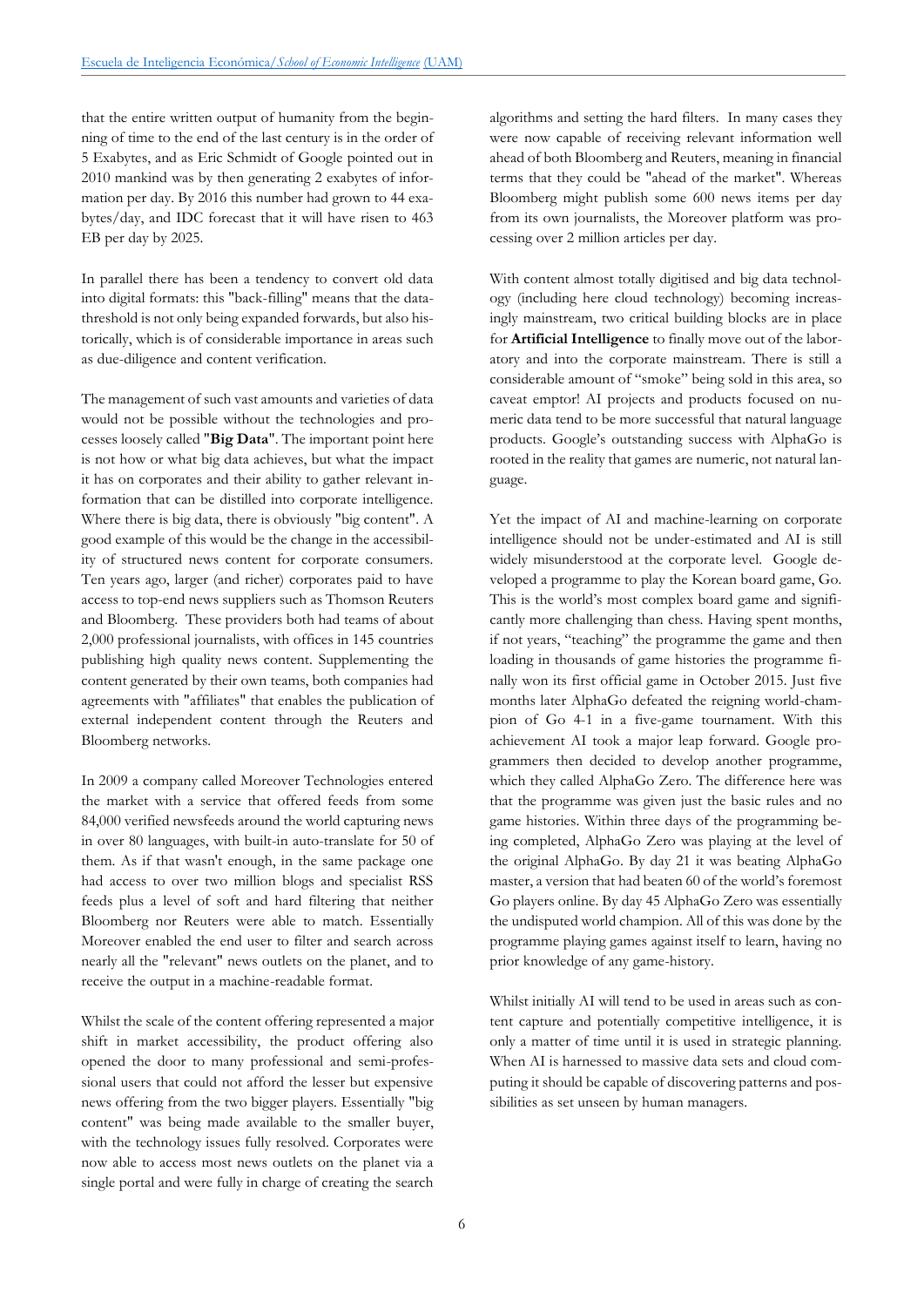## **7. Predictive intelligence at your fingertips**

Corporate intelligence can be used in a relatively simple way, or a highly complex manner: it is a matter of money. However, more expensive solutions do not necessarily deliver better results. Like all intelligence products it can be used in offensive or defensive. At its most useful it can be used predictively and to monitor for unexpected risks, the so-called "unknown unknowns".

#### **Case study: accurately predicting market share growth of a (very) private company**

*The following case involved the use of deep-web search and scraping techniques, media monitoring, geo-location analytics and mobile app data.*

In 2014 the UK press carried several articles regarding the "onslaught" that German deep-discount food retailers were making on the UK grocery market. At this time the four largest supermarket chains (Tesco, Sainsbury, Asda and Morrisons) controlled 74.4% of the market, and the two German deep-discount players (Aldi and Lidl) controlled just 4.3% and 3.1% respectively. Small fry compared to their giant peers. Both companies had been in the UK for over a decade but during 2014 their combined market share had risen from 7.4% to 8.5%. With a price differential against their senior UK peers of anywhere between 20- 50%, the cost-conscious UK shopper was clearly beginning to alter their habits. The question posed was as to how much market share Aldi might take in the UK and from who? Aldi is a (very) private company that publishes very little information relevant to the matter at hand.

Yet by bringing together various data sources that were publicly available (either freely or by subscription) it was possible to predict Aldi's market share eighteen months ahead with considerable accuracy. The company was growing its network quickly and invariably built its new stores from scratch. This meant that planning permission data, which is publicly available in the UK, could be scraped and analysed. Historical analysis of prior years revealed how many months the company took between the initial preplanning application and the start of construction and how long the physical build and set up took. The mix of media monitoring and planning permission screening meant that a clear timeline and map could be created for the future opening of new stores.

Another critical source of information came from a mobile application used by almost forty thousand families across the UK to consolidate and monitor their monthly spending habits. In downloading the app, the users had agreed to let all their transaction data be consolidated with that of other users and sold on an anonymised basis. The dataset was

highly detailed and granular. All spending was detailed to the merchant level and tracked daily. Consequently, one could track spending at Aldi stores by post-code. Furthermore, time-series analysis enabled one to see at a granular level how families had reacted to the opening of a new Aldi store in their neighbourhood.

Hence a mix of media monitoring (local press articles), of deep-web data searching (planning permissions), of freely available market research data (Kantar and Nielsen), and paid-for data from a mobile app enabled analysts to accurately predict Aldi's market share eighteen months forward. In the final analysis the market share prediction was 10 basis points too conservative, but the report had accurately located every new store. Today Aldi has a market share of 8.0% and it is only 2.3% away from being the UK's fourth largest food retailer.

#### **Case study: Predictive intelligence to monitor for financial crime**

*The following case used multi-lingual media monitoring and structured search to accurately predict a bank collapse.*

In August 2014 Portugal's second largest bank, Banco Espirito Santo, had to be rescued and nationalised. Shareholders and many of its bondholders lost everything despite earlier assurances by leading investment banks and the local regulator that the bank was in good health. Yet had these investors been monitoring foreign media and had they known how to make structured searches of the deep web they would have uncovered over a dozen news items that when read in series showed clearly that there were series problems hidden inside the bank.

It is relatively straight-forward for anyone to set up what is called a "listening station" to monitor for negative media across a given sector or focusing on a specific target especially when having access to a tool such as the Moreover Technologies suite mentioned earlier. In March 2014 the bank made couple of statements that should have immediately raised questions: it made a provision for  $\epsilon$ 700 million for possible responsibility regarding loan notes bought by the bank's retail customer and issued by the bank's direct parent. There was little explanation as to the issue but given that the valuation of the bank in the market was  $€5$  billion the scale of the provision was meaningful. At the same time the bank postponed its annual general meeting for a second time. The reasons behind such a move would have had to have been made clear to the regulator, but again, the bank gave no reasons for the move.

On April 30<sup>th</sup> the listening station captured an Angolan blogpost in Portuguese that alleged that the bank's Angolan subsidiary had a hole in its balance sheet of US\$6.5 billion, i.e. an amount greater than the stock market valuation of the bank. Either no-one was listening, or no-one wanted to